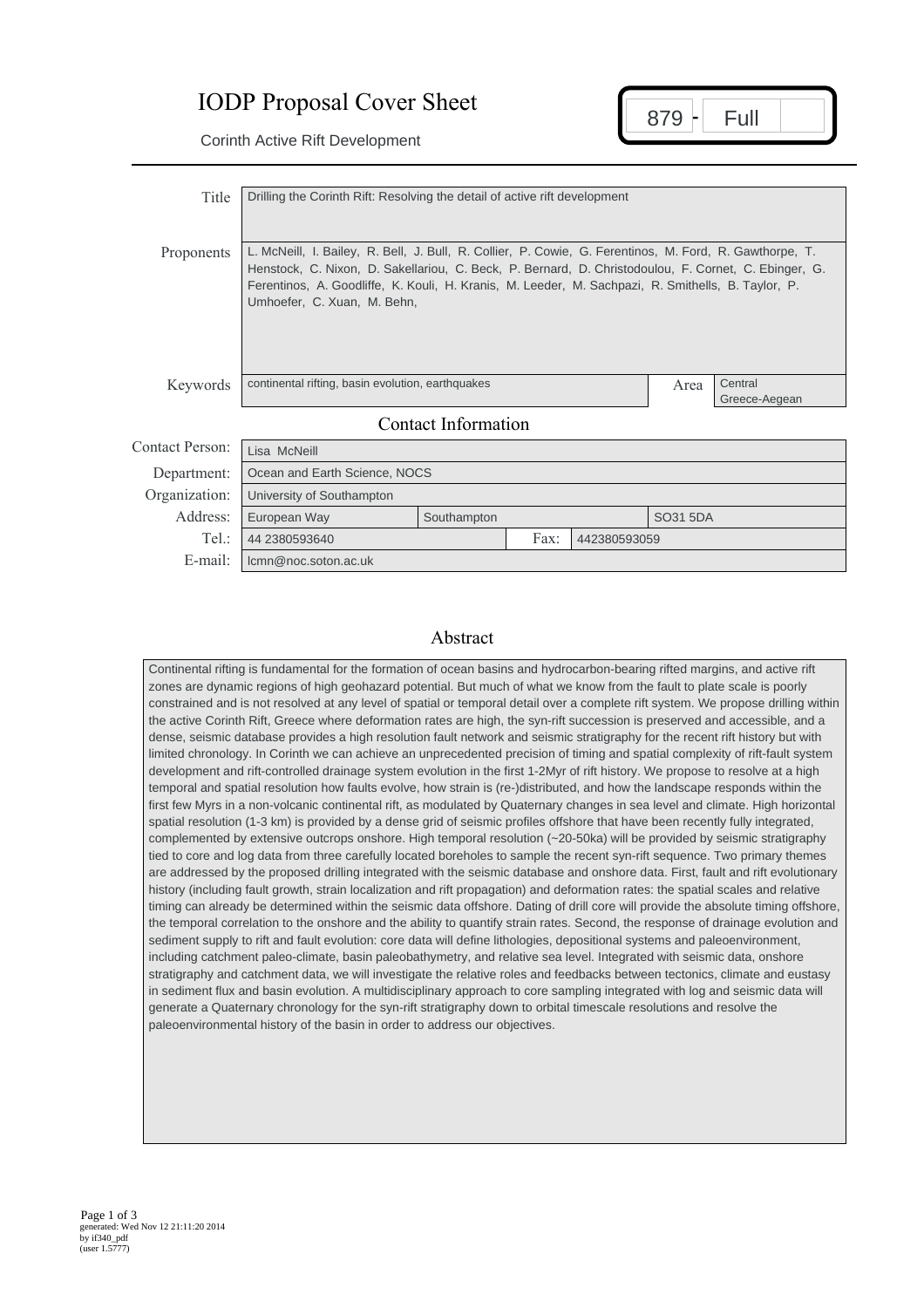| ŏ |  |
|---|--|
|   |  |

## Scientific Objectives

We propose three drillsites in the offshore Corinth Rift in order to resolve the syn-rift chronology and paleoenvironment and integrate this with an existing seismic database and onshore stratigraphy to address the following objectives:

1. Fault and rift structural evolution in an active continental rift: To establish the distribution of tectonic strain in time and space and the timescales of fault evolution in a young rift at high resolution (20-50kyr and 1-10's of kms).

We will determine the growth and development of a rift-scale normal fault network, timescales of segmentation establishment, basin evolution in terms of strain localization, rift propagation and migration, and the impact of crustal structure and composition on strain rate and distribution. What are the controlling parameters on strain localization? How and when does a 'mature" fault network emerge?

2. Surface processes in active rifts: To determine the evolution of a rift-controlled, closed drainage system in time and space at high temporal resolution (20-50kyr) and the relative impact of tectonics and climate on sediment flux.

What are the relative contributions of millennial to orbital periodicity Quaternary climate fluctuations (global and regional) and fault activity/rift evolution in controlling the supply of sediment into a rift basin? We will assess changes in sediment flux at a range of timescales, and determine the response to fault birth, death and migration, rift flank uplift, and changes in strain rate (tectonic forcing) in terms of sediment supply and the feedbacks between erosion, sediment transport and deposition and tectonic processes.

Non-standard measurements technology needed to achieve the proposed scientific objectives.

## Proposed Sites

| Site Name | Position<br>(Lat, Lon) | Water<br>Depth<br>(m) | Penetration (m) |     |       |                                                                                                                                                                                                                                                                                                                                                                                                                                                                                                                                                                                                                                                                                                                                                                                                                                            |
|-----------|------------------------|-----------------------|-----------------|-----|-------|--------------------------------------------------------------------------------------------------------------------------------------------------------------------------------------------------------------------------------------------------------------------------------------------------------------------------------------------------------------------------------------------------------------------------------------------------------------------------------------------------------------------------------------------------------------------------------------------------------------------------------------------------------------------------------------------------------------------------------------------------------------------------------------------------------------------------------------------|
|           |                        |                       | Sed             | Bsm | Total | Brief Site-specific Objectives                                                                                                                                                                                                                                                                                                                                                                                                                                                                                                                                                                                                                                                                                                                                                                                                             |
| COR-04    | 38.119675, 23.089213   | 365                   | 480             | ი   |       | 480 Core and wireline log seismic unit 2<br>(SU2: expected Late Pleistocene<br>interbedded marine-lacustrine<br>deposits), regional unconformity, and<br>seismic unit 1 (SU1: expected<br>Plio-Pleistocene lacustrine-fluvial<br>syn-rift deposits) to:Determine age,<br>lithology, and paleoenvironment of<br>most recent syn-rift stratigraphic<br>sequence (SU2); Determine nature<br>and age of regional unconformity and<br>change in age and environment across<br>the unconformity; Establish age and<br>paleoenvironment of SU1 for<br>integration with onshore syn-rift<br>stratigraphy and rift evolution timing<br>along the rift axis (by comparison with<br>COR-02); Utilise chronostratigraphy of<br>complete section to analyse fault and<br>rift development and sediment flux<br>history by core-log-seismic integration. |